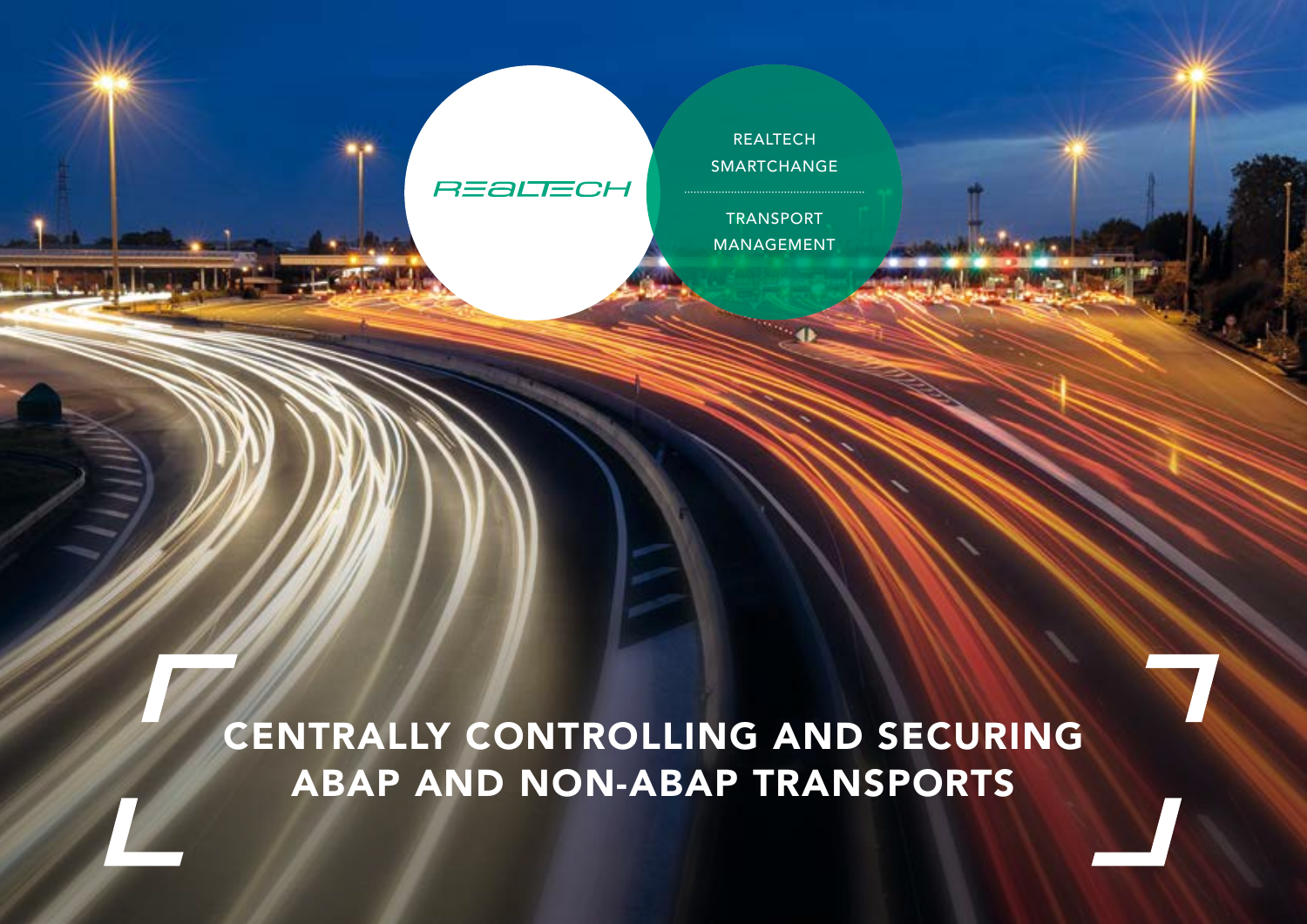# CENTRALLY CONTROLLING AND SECURING ABAP AND NON-ABAP TRANSPORTS

### REALTECH SMARTCHANGE | TRANSPORT MANAGEMENT

Given their vital importance to the economic success of many companies, SAP systems often not only need to be available around the clock, but also continuously maintained and updated. This puts many companies in the challenging position of having to stretch their limited resources to adapt their increasingly complex SAP systems to new and changing requirements and to do so at a staggering pace. The key is to implement an easy, fast, and risk-free way to transfer any related SAP transports from the development systems to the target systems. The more complex the existing SAP system landscape and the more numerous and extensive the necessary changes, the more important it becomes to rely on IT solutions to enable these changes

#### OUR SOLUTION

The Transport Management module in REALTECH SmartChange allows companies to transport any changes, for example to development objects in the ABAP Workbench or in Customizing, to the corresponding target systems without jeopardizing the availability of SAP applications.

#### Customizable and automated workflows and processes:

The distribution of the transports is automated and synchronized based on predetermined target paths and taking into account any release and approval workflows, regardless of how complex and dynamic the SAP environment is.

#### Centralized transport management:

Users get a single pane of glass to monitor their transport processes and approve transports.

#### Extensive reporting:

REALTECH SmartChange comes integrated with a reporting environment with comprehensive configuration and drill-down capabilities that delivers reports down to the object level (e.g. the top 10 changed objects).

#### Automated documentation:

Changes are automatically documented to provide complete audit trails and can be tracked at all times.

#### Interface to ITSM systems:

Using the Integration Framework, you can easily link non-SAP applications such as ServiceNow, Jira, or Siemens Polarion with REALTECH SmartChange. This enables continuous change processes across system boundaries.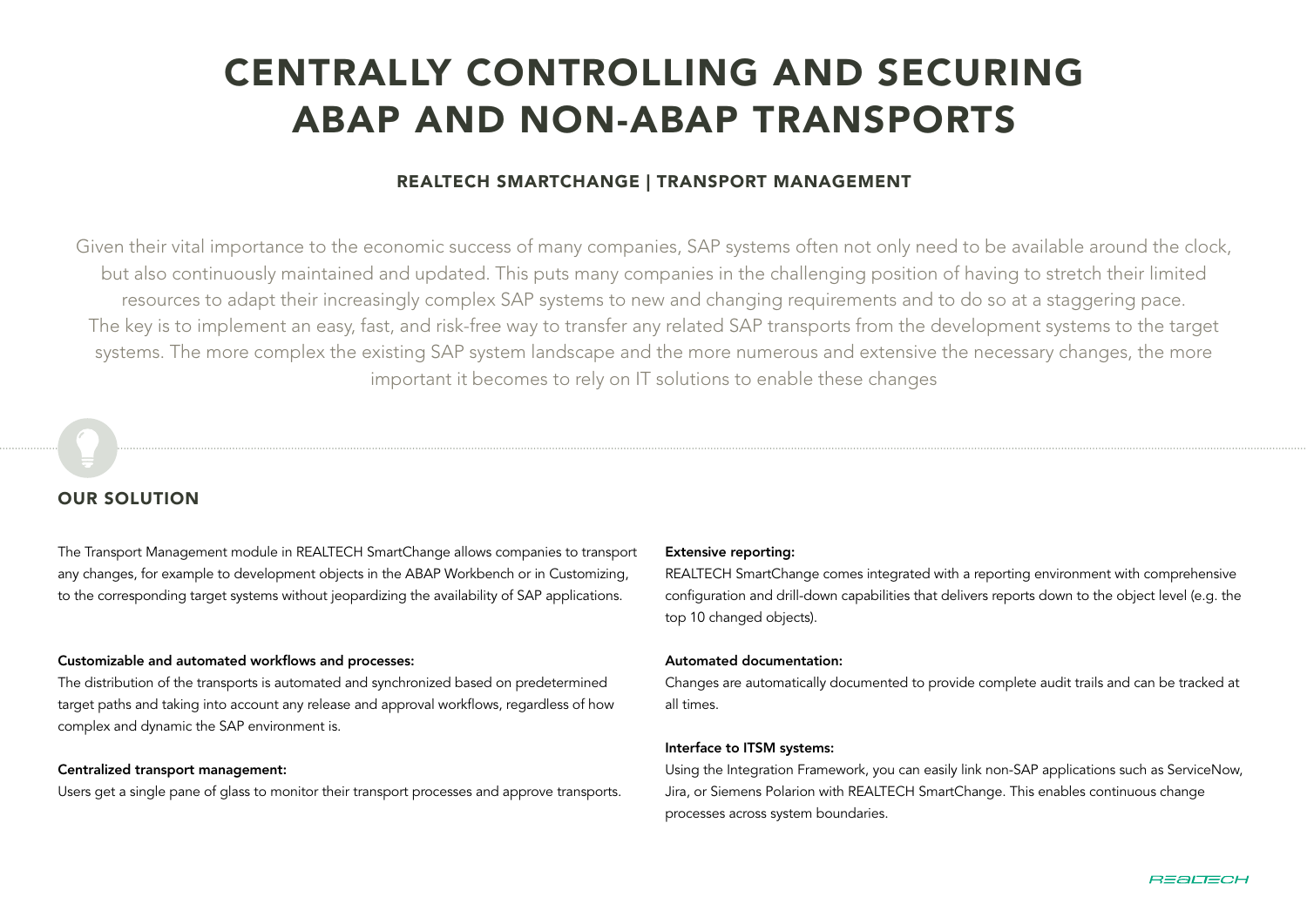#### Built-in quality assurance:

With its comprehensive automated checks (see figure), REALTECH SmartChange is able to avoid common risks to productive SAP systems. Collision checks are in place to indicate any overlapping objects in different transport request that pose the risk of overtakers. Transports can also be checked for pre-determined critical objects or dependencies.

Transports can be checked for completeness before importing them into the target system to ensure that any objects required for the change are present in the transport request or in the target system. This, for example, helps avoid errors and downtime in production systems that result from missing objects or wrong object versions. In addition, a Code Profiling module is available to check ABAP code in transport objects for potential vulnerabilities and other flaws.

#### SAP S/4HANA certified

REALTECH SmartChange Transport Management is certified for use with SAP S/4HANA and enables you to reliably automate SAP Transport Management before, during, and after migration.



| <b>CRITICAL OBJECTS/ASPECTS</b> | Application data, number ran-<br>ges, structure changes to long<br>tables, frequently used objects |
|---------------------------------|----------------------------------------------------------------------------------------------------|
| <b>COLLISIONS/OVERTAKERS</b>    | Multiple transports that contain<br>the same or overlapping ob-<br>jects, conflicts in Customizing |
| <b>OBJECT DEPENDENCIES</b>      | Logical object dependencies<br>within an SAP landscape                                             |
| <b>TRANSPORT COMPLETENESS</b>   | Technical object dependencies<br>within an SAP landscape                                           |
| <b>CODE DEFICIENCIES</b>        | Reliable code, performance,<br>compliance, robustness                                              |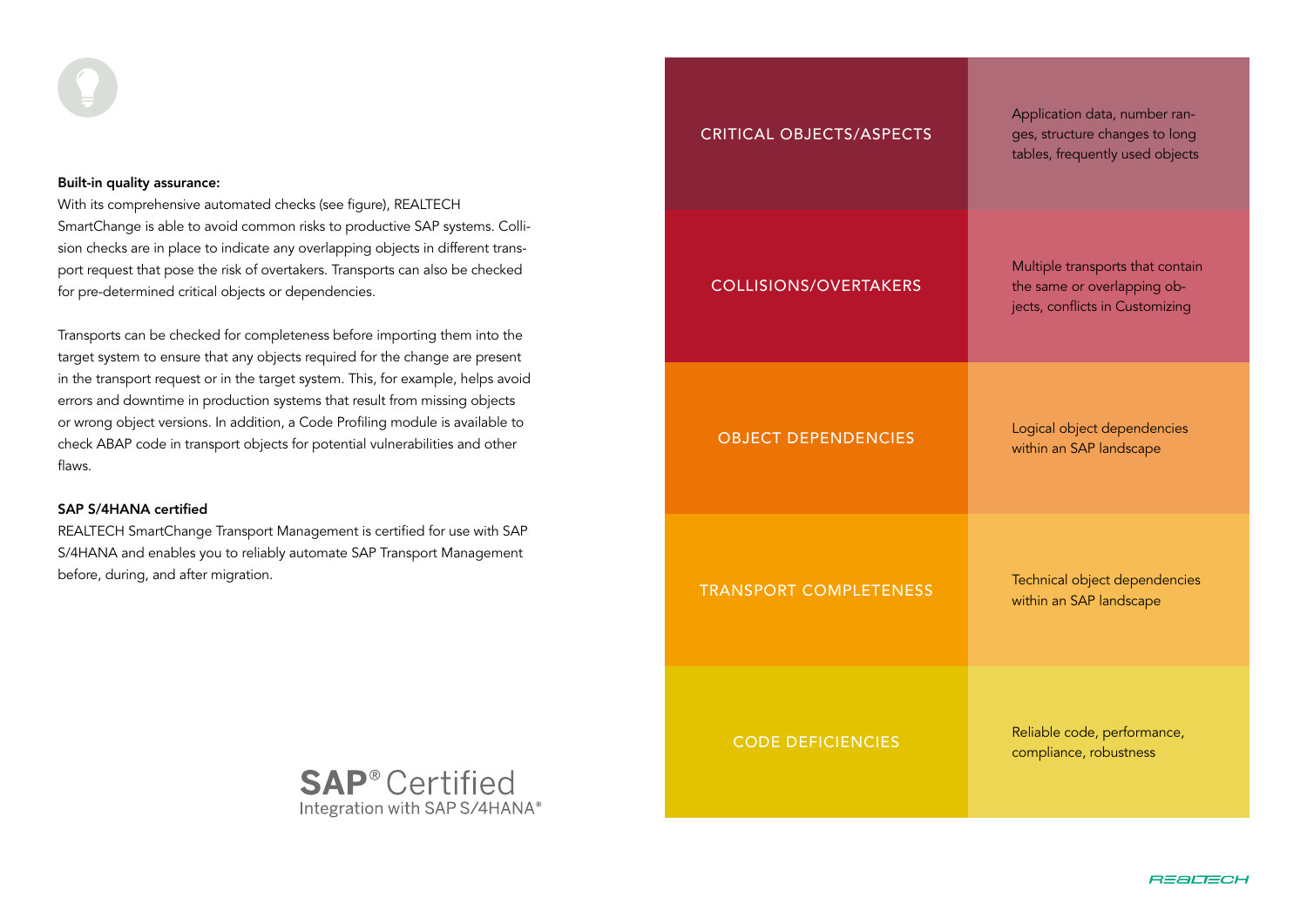#### YOUR ADVANTAGES AT A GLANCE

The Transport Management module in REALTECH SmartChange lets companies significantly improve the efficiency, security, and quality of their SAP change and transport management, while giving them complete transparency and audit trails.

Its automated workflows and processes, built-in checks, and comprehensive monitoring and reporting capabilities significantly reduce the time, money, and risk involved in the change process.

It eliminates potentially dangerous transports, e.g. any transports that contain overtakers, helping avoid system failures and the need for follow-up work. With pre-built workflows and processes securely in place, IT teams have to spend less time coordinating their efforts and checking for potential problems. At the same time, it helps them meet compliance requirements. And its high level of automation, for example when it comes to automating the distribution or the import of transports, reduces the need for time-consuming manual work.

The solution can be up and running within a matter of days. It is simple to configure and scales easily.

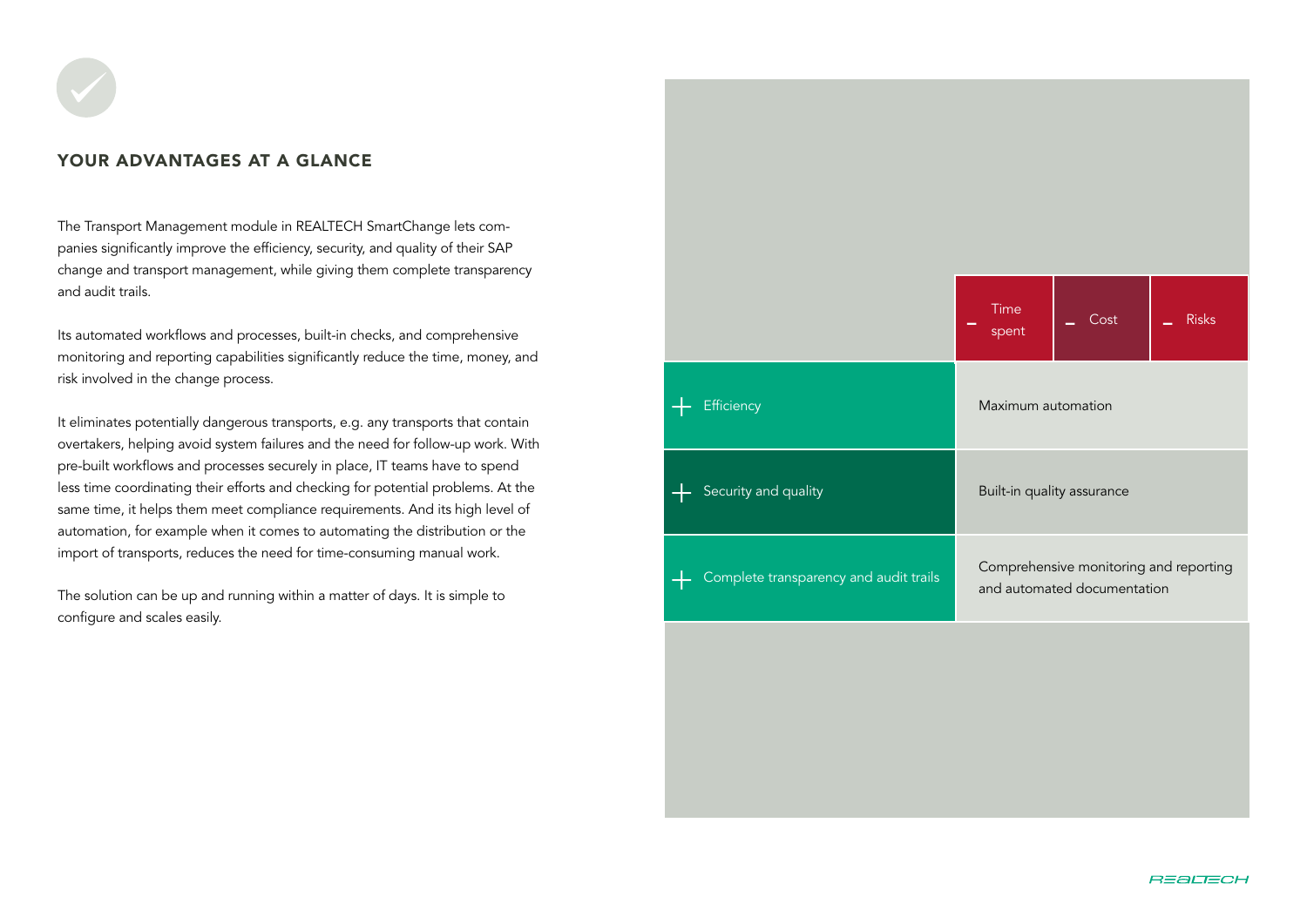THE REALTECH SOLUTION FOR AUTOMATED TRANSPORT MANAGEMENT HAS STOOD THE TEST OF DAY-TO-DAY SAP BASIS ADMINISTRATION. IT MAKES LIFE SO MUCH EASIER FOR US. SINCE ITS INTRODUCTION, THE MANUAL EFFORT INVOLVED IN DISTRIBUTING SOFTWARE HAS DROPPED ... TO NEAR ZERO. AT THE SAME TIME, WE HAVE BEEN ABLE TO MINIMIZE THE RISK OF SYSTEM FAILURES CAUSED BY UNCHECKED SAP TRANSPORTS.

Jürgen Wagner, SAP administrator, MAN Nutzfahrzeuge AG

#### [VIEW REFERENCES](https://www.realtech.com/references/?lang=en&utm_campaign=2020_SAP_ChangeMgmt&utm_source=FactSheet_TM-en&utm_content=Ref) [FREE DEMO](https://www.realtech.com/demotermin-anfragen-devops-fuer-sap-tools/?lang=en&utm_campaign=2020_SAP_ChangeMgmt&utm_source=FactSheet_TM-en&utm_content=demo)

#### System Requirements

Installation: The Transport Management module is an ABAP/4 only development that exists in its own namespace. Its installation is as easy as importing several SAP transport requests into the systems involved.

SAP release: SAP Basis release 7.0 or later.

Security concept: Utilization of a proprietary SAP authorization object.